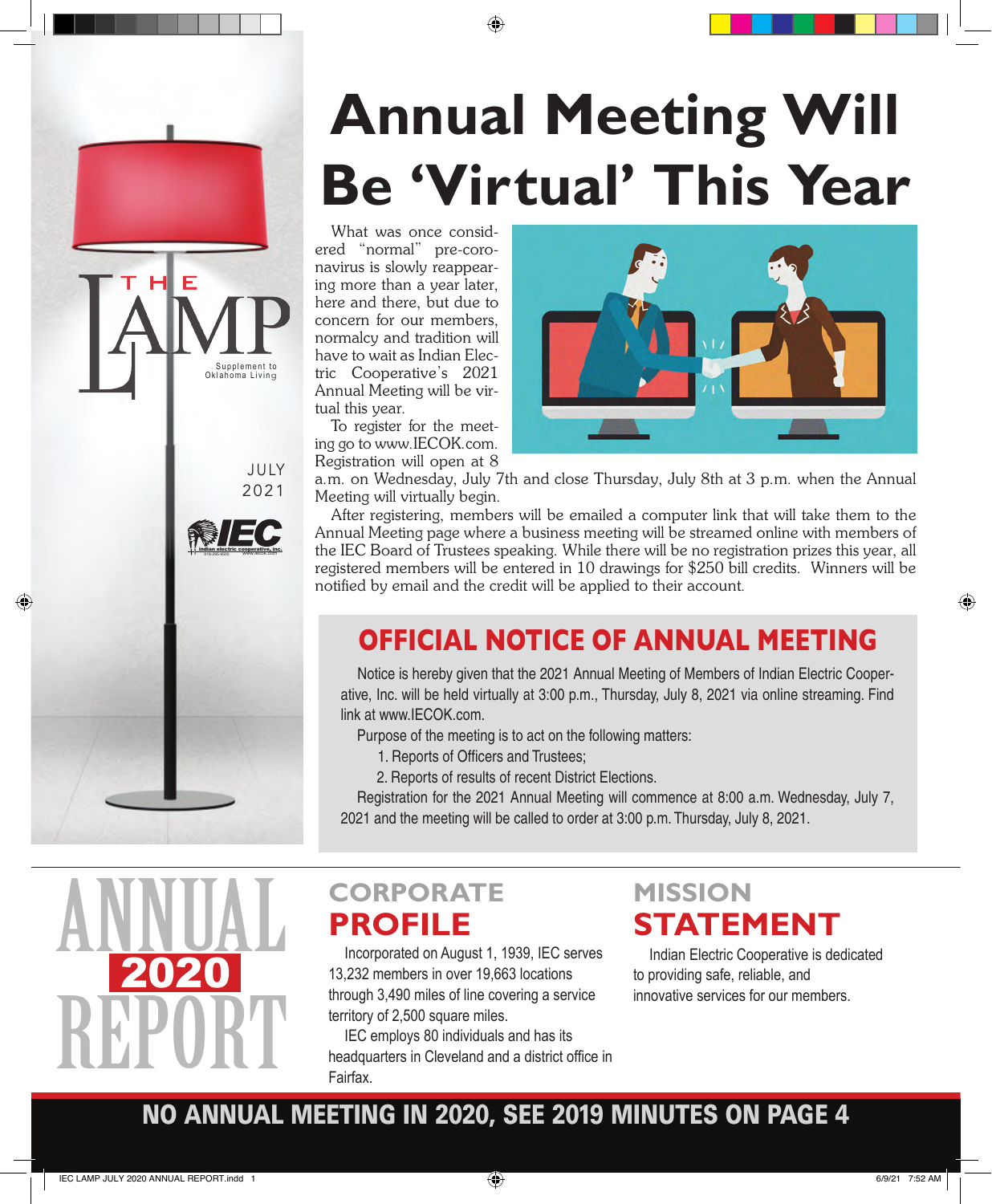# **REVENUE AND PATRONAGE CAPITAL**

**AS OF DECEMBER 31, 2020**

|                                                      | 2019          | 2020          |
|------------------------------------------------------|---------------|---------------|
| <b>OPERATING REVENUE</b>                             | \$50,433,265  | \$48,841,933  |
| <b>OPERATING EXPENSES:</b>                           |               |               |
| <b>COST OF POWER</b>                                 | \$31,126,377  | \$29,788,084  |
| <b>OPERATIONS &amp; MAINTENANCE</b>                  | \$5,988,181   | \$4,967,963   |
| CONSUMER ACCOUNTS, SERVICE AND INFORMATION           | \$1,741,230   | \$1,539,250   |
| <b>ADMINISTRATIVE AND GENERAL</b>                    | \$2,636,665   | \$2,094,567   |
| <b>DEPRECTIATION AND TAXES</b>                       | \$5,003,377   | \$5,104,146   |
| <b>INTEREST AND OTHER DEDUCTIONS</b>                 | \$2,022,693   | \$2,052,637   |
| <b>TOTAL OPERATING EXPENSES</b>                      | \$48,518,523  | \$45,546,647  |
| <b>NET OPERATING MARGINS</b>                         | \$1,914,742   | \$3,295,286   |
| <b>NON-OPERATING MARGINS</b>                         | \$528,270     | \$413,677     |
| <b>G&amp;T COOPERATIVE AND OTHER CAPITAL CREDITS</b> | \$2,349,383   | \$2,151,760   |
| <b>NET MARGINS FOR YEAR</b>                          | \$4,792,395   | \$5,860,723   |
| PATRONAGE CAPITAL - BEGINNING OF YEAR                | \$61,055,015  | \$64,215,281  |
| <b>RETIREMENT OF CAPITAL CREDITS</b>                 | (\$1,632,129) | (\$1,261,311) |
| PATRONAGE CAPITAL - END OF YEAR                      | \$64,215,281  | \$68,814,693  |

I am pleased to present the 2020 financial results for Indian Electric Cooperative. The cooperative's 2020 financial statements were audited by Briscoe, Burke & Grigsby, LLP, Certified Public Accountants.

In the opinions, the 2020 financial statements present fairly, in all material respects, the financial position and results of operation for Indian Electric Cooperative are in conformity with generally accepted accounting principles.

Nichol L. Spulling

Mike Spradling *Secretary, Board of Trustees*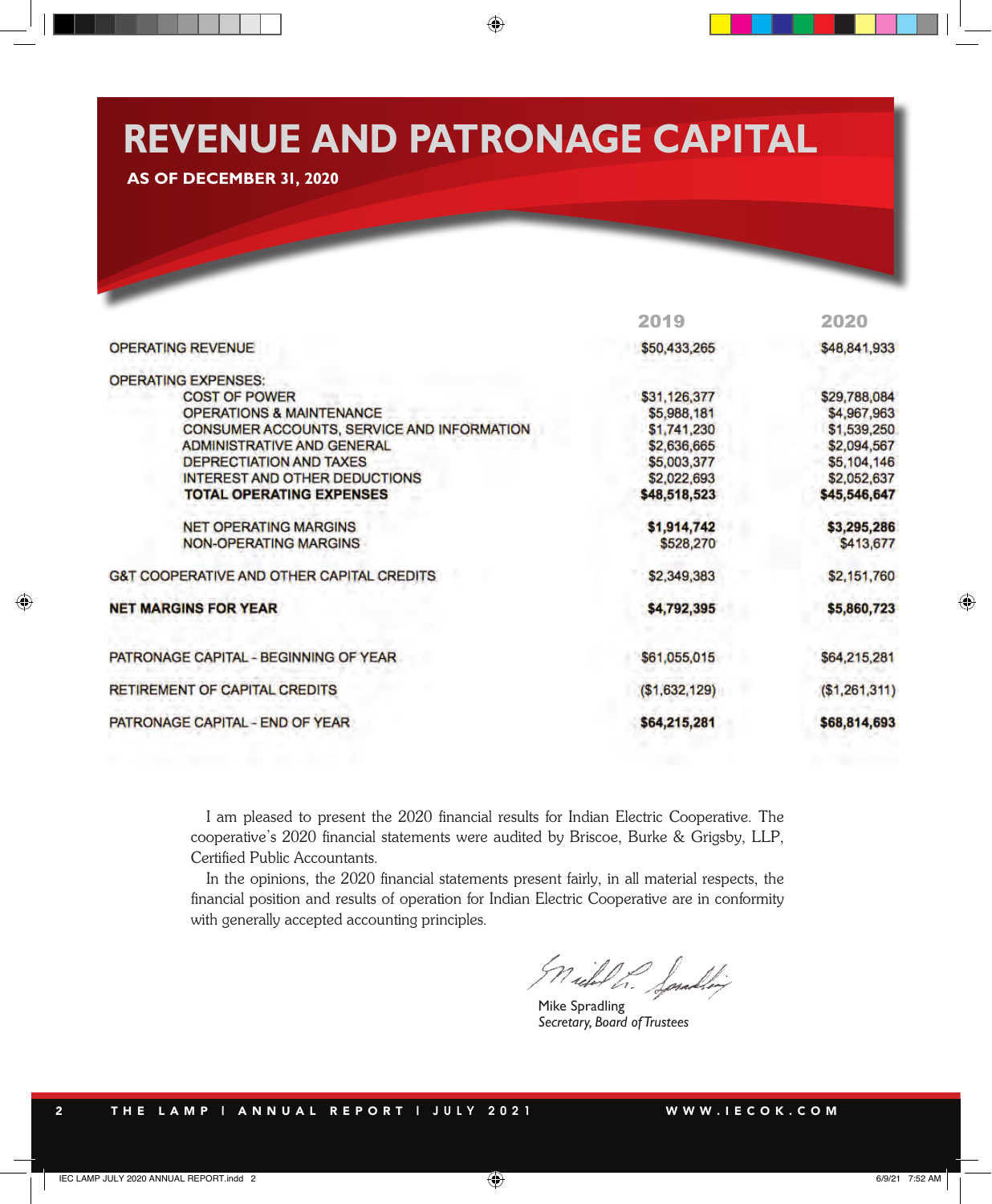# **BALANCE SHEET AS OF DECEMBER 31, 2020**

|                                                            | 2019                        | 2020                        |
|------------------------------------------------------------|-----------------------------|-----------------------------|
| ELECTRIC PLANT IN SERVICE & CWIP                           | \$136,946,849               | \$141,753,421               |
| <b>LESS DEPRECIATION</b>                                   | $-$ \$46,849,414            | $-$48,930,079$              |
| <b>NET UTILITY PLANT</b>                                   | \$90,097,435                | \$92,823,342                |
| OTHER PROPERTY AND INVESTMENTS.                            | \$27,753,745                | \$29,287,441                |
| <b>ASSETS</b>                                              |                             |                             |
| <b>CASH</b>                                                | \$10,621,271                | \$10,971,918                |
| <b>INVESTMENTS</b>                                         | \$2,147,462                 | \$744,562                   |
| <b>RECEIVABLES</b>                                         | \$4,610,918                 | \$4,955,408                 |
| <b>MATERIALS AND SUPPLIES</b>                              | \$479,171                   | \$488,005                   |
| OTHER CURRENT AND ACCRUED ASSETS                           | \$128,678                   | \$105,644                   |
| <b>TOTAL CURRENT ASSETS</b>                                | \$17,987,500                | \$17,265,537                |
| <b>DEFERRED DEBITS</b>                                     | \$986,108                   | \$674,705                   |
| <b>TOTAL ASSETS</b>                                        | \$136,824,788               | \$140,051,025               |
|                                                            |                             |                             |
| <b>LIABILITIES</b>                                         |                             |                             |
|                                                            |                             |                             |
| <b>MEMBERSHIPS</b><br><b>PATRONAGE CAPITAL</b>             | \$641,780                   | \$639,070                   |
|                                                            | \$64,215,281<br>\$5,892,279 | \$68,814,693<br>\$5,508,853 |
| <b>OTHER EQUITIES</b><br><b>TOTAL EQUITIES AND MARGINS</b> | \$70,749,340                | \$74,962,616                |
|                                                            |                             |                             |
| <b>LONG-TERM LIABILITIES</b>                               | \$54,871,704                | \$53,516,250                |
| <b>CURRENT LIABILITIES</b><br><b>DEFERRED CREDITS</b>      | \$10,799,427<br>\$404,317   | \$11,122,310<br>\$449,849   |